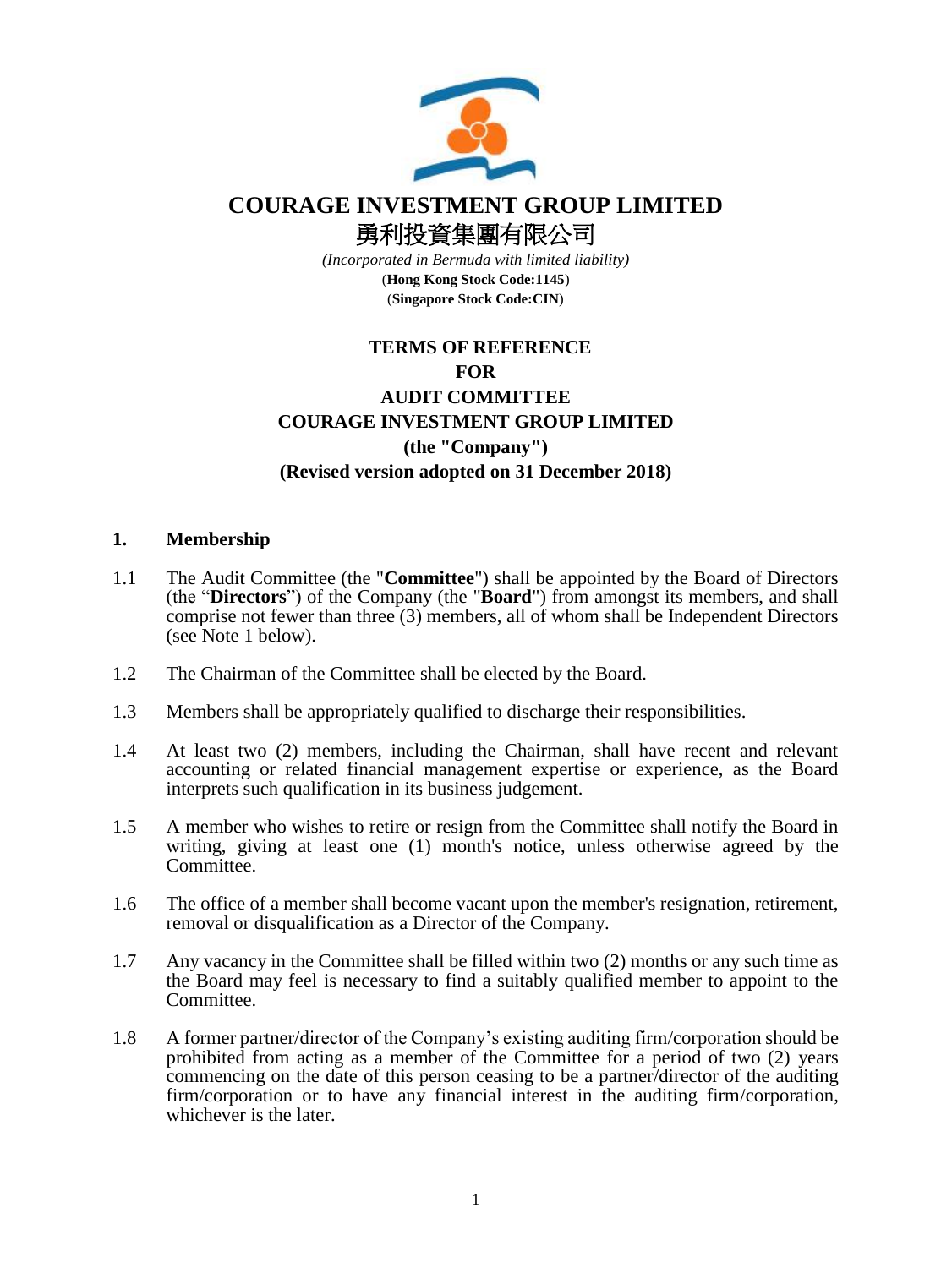#### *Note 1*

*An "Independent" Director is one who does not have a relationship which, in the opinion of the Board, would interfere with the exercise of independent judgment in carrying out the functions of the Committee.*

*An "Independent" Director is one who has no relationship with the Company, its related companies (i.e. its subsidiaries, fellow subsidiaries or parent company) or its officers that could interfere, or be reasonably perceived to interfere, with the exercise of the Director's independent business judgement. Examples of relationships which would deem a Director not to be independent, include:-*

- *(a) a Director being employed by the Company or any of its related companies for the current or any of the past three (3) financial years;*
- *(b) a Director who has an immediate family member (i.e. spouse, child, adopted child, stepchild, brother, sister and parent) who is, or has been in any of the past three (3) financial years, employed by the Company or any of its related companies as a senior executive officer whose remuneration is determined by the Company's Remuneration Committee;*
- *(c) a Director, or an immediate family member, accepting any significant compensation from the Company or any of its related companies for the provision of services for the current or immediate past financial year, other than compensation for board service;*
- *(d) a Director being a 10% shareholder of or a partner in (with 10% or more stake), or an executive officer of, or a director of any business organisation to which the Company or any of its subsidiaries made, or from which the Company or any of its subsidiaries received, significant payments or material services in the current or immediate past financial year. As a guide, payments (except for transactions involving standard services with published rates or routine and retail transactions and relationships (for instance, credit card or bank or brokerage or mortgage or insurance accounts or transactions), unless special or favourable treatment is accorded) aggregated over any financial year in excess of S\$200,000 should generally be deemed significant;*
- *(e) a Director who is a 10% shareholder or an immediate family member of a 10% shareholder of the Company; or*
- *(f) a Director who is or has been directly associated with a 10% shareholder of the Company, in the current or immediate past financial year.*

*The six relationships set out above are not exhaustive, and are examples of situations which would deem a Director to be not independent. In addition to the above relationships, the factors set out in Rule 3.13 of the Rules Governing the Listing of Securities on The Stock Exchange of Hong Kong Limited ("HKEx Rules") shall be taken into account in assessing whether a Non-Executive Director is "independent". In the event of any conflict between the above relationships and the factors set out in Rule 3.13 of HKEx Rules, the more onerous provisions shall prevail. Furthermore, the independence of a Director who has served on the Board beyond nine (9) years from the date of his/her first appointment should be subject to particularly rigorous review.* 

*If the Company wishes, in spite of the existence of one or more of the relationships in the paragraph above or the factors set out in Rule 3.13 of HKEx Rules, to consider the Director as independent, it should disclose in full the nature of the Director's relationship and bear responsibility for explaining why the Director should be considered independent prior to his/her appointment.*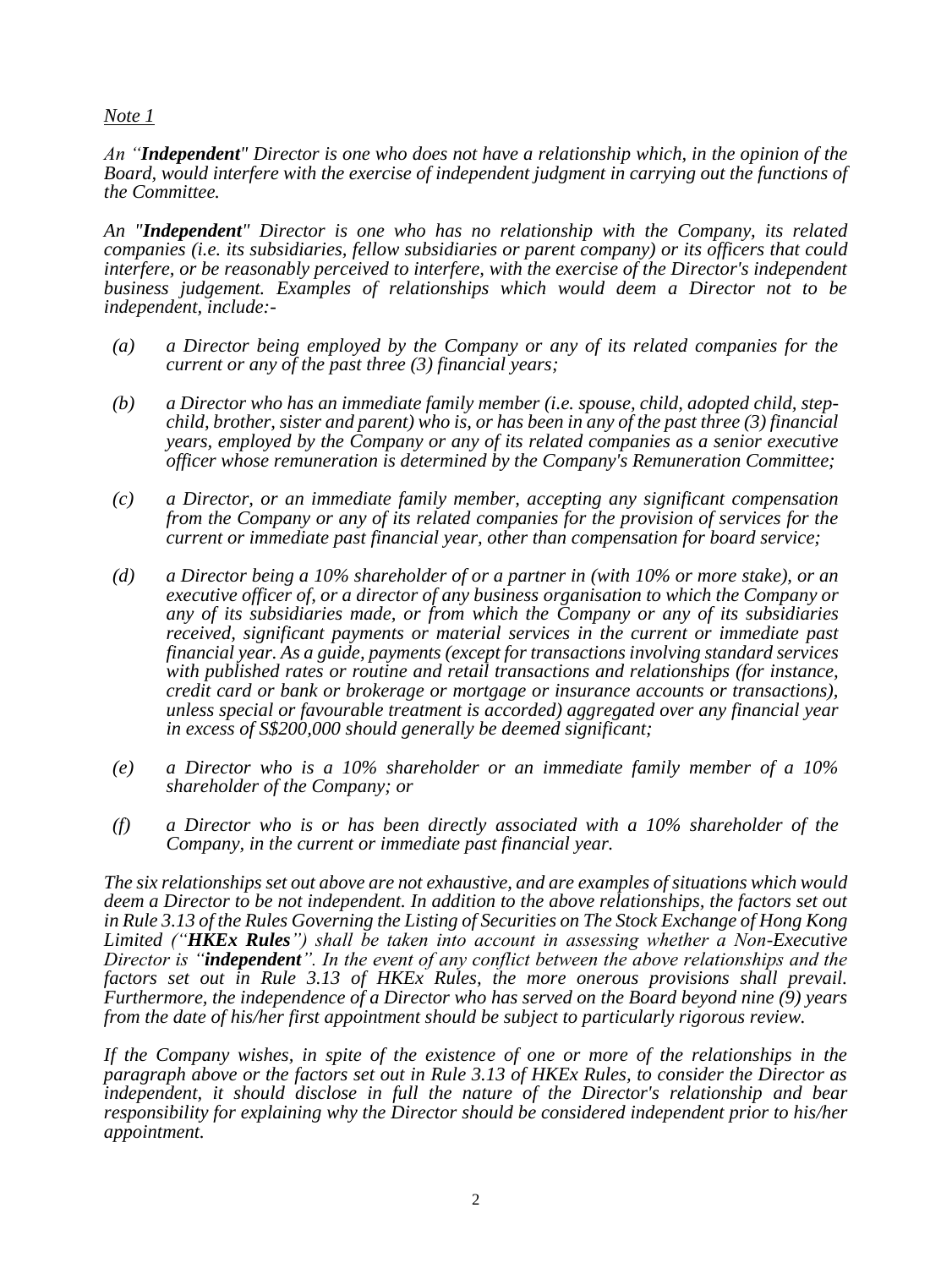*A "10% shareholder" shall refer to a person who has an interest or interests in one or more voting shares in the Company and the total votes attached to that share, or those shares, is not less than 10% of the total votes attached to all the voting shares in the Company. "Voting shares" exclude treasury shares.*

*A Director will be considered "directly associated" with a 10% shareholder when the Director is accustomed or under an obligation, whether formal or informal, to act in accordance with the directions, instructions or wishes of the 10% shareholder in relation to the corporate affairs of the corporation in the current or immediate past financial year. A Director will not be considered "directly associated" with a 10% shareholder by reason only of his or her appointment having been proposed by that 10% shareholder.* 

# **2. Constitution and Authority**

- 2.1 The Committee is to be given explicit authority by the Board to investigate any matter within its terms of reference, full access and co-operation by the management of the Company (the "**Management**") (including internal auditors) and full discretion to invite any Director or executive officer to attend its meetings and reasonable resources to enable it to discharge its functions properly.
- 2.2 In addition, the Committee is to be given full authority to meet with the external auditors without other Board members, the Management or internal auditors being present.
- 2.3 The Committee is authorised by the Board at the expense of the Company to obtain outside legal or other independent professional advice and to secure the attendance of outsiders with relevant experience and expertise if it considers this necessary and it shall be given reasonable resources to enable it to discharge its functions properly.
- 2.4 The Committee shall initiate amendments to its terms of reference when the need arises due to changes in legislation governing corporate governance. Any Director may give instructions for such amendments to the Committee's terms of reference, as he/she deems fit, by reason of changes in the Company's structure, organisation and/or operations which affect the matters set out in the terms of reference. Amendment to the terms of reference shall be submitted to the Committee for consideration and tabled at a Board meeting for approval.

# **3. Administration**

# 3.1 Meetings

- (a) The Committee shall meet at least twice a year and is authorised to meet at any place for the despatch of business, adjourn and otherwise regulate their meetings as they think fit, and questions arising at any meeting shall be decided by a majority of votes. In the event of an equality of votes, the Chairman of the meeting at which the proceedings were held shall have a casting vote.
- (b) The Committee may meet together either in person or by conference telephone, conference television or similar communication equipment or any other form of audio or audio-visual communication by which all persons participating in the meeting are able to hear and be heard by all other participants, for the despatch of business, adjourn and otherwise regulate their meetings as they think fit and the quorum for such teleconference meetings shall be the same as the quorum required by a meeting of the Committee. A resolution passed by such a conference shall, notwithstanding that the members of the Committee are not present together at one (1) place at the time of the conference, be deemed to have been passed at a meeting of the Committee held on the day and at the time at which the conference was held and shall be deemed to have been held at the office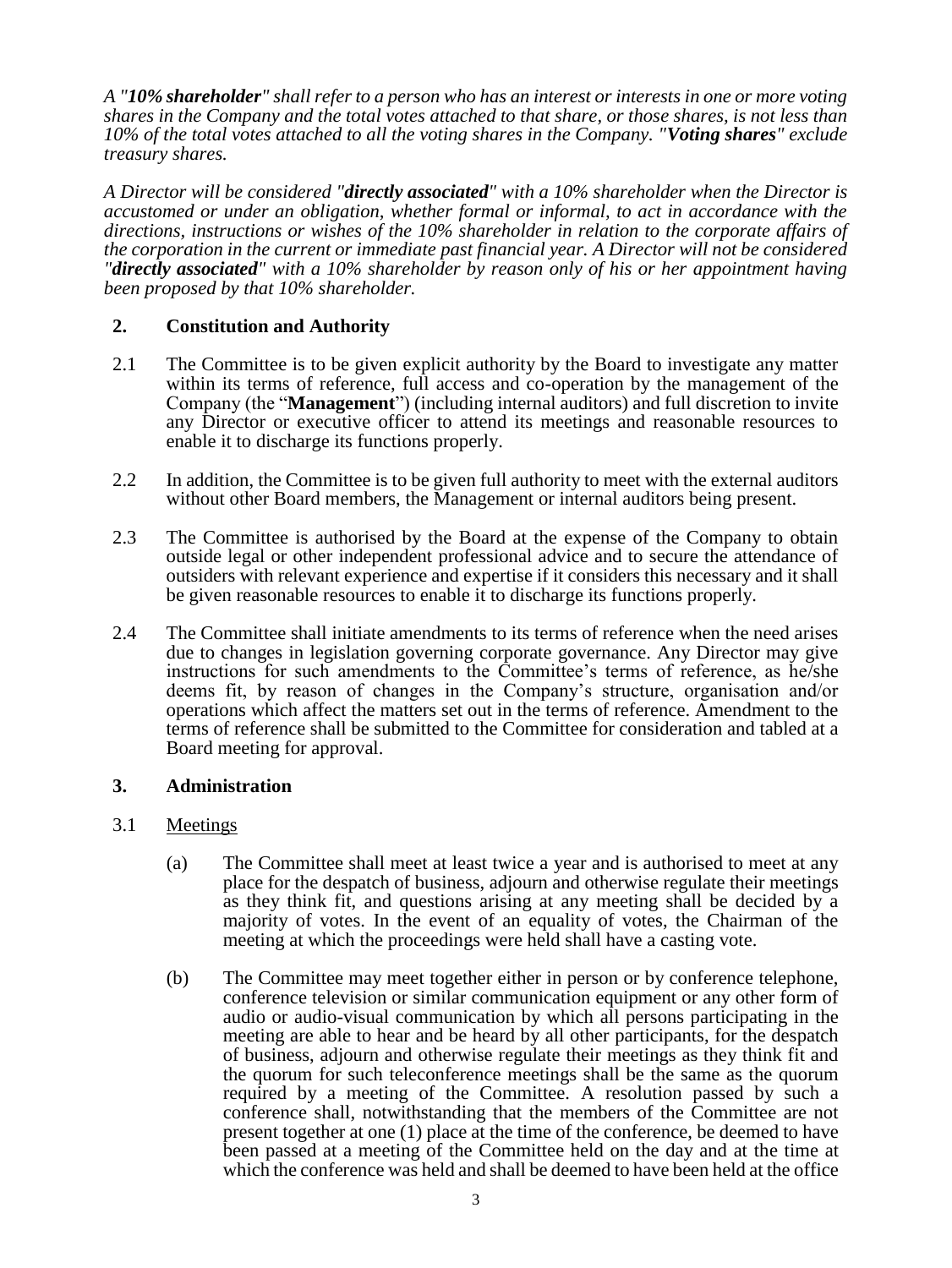of the Company, unless otherwise agreed and the members of the Committee participating at the meeting shall be deemed to be present at that meeting.

- (c) The Chairman of the Committee shall preside at each meeting. If the Chairman of the Committee is not present within fifteen minutes after the time appointed for holding the meeting, the members present may choose one of their number to be Chairman of the meeting so long as the appointed Chairman is an Independent Director.
- (d) Any member of the Committee shall have full discretion to invite any Director or member of the Management of the Company to attend meetings of the Committee. Such meetings may also be attended by:-
	- the Chief Executive Officer;
	- the Chief Financial Officer:
	- the Head of Internal Audit; and
	- the representative of the external auditors.
- (e) The Committee shall cause minutes of all proceedings of the Committee to be entered into the Minute Book of the Company and those minutes shall be signed by the Chairman of the meeting at which the proceedings were held or by the Chairman of the next succeeding meeting. Drafts and final versions of minutes of the Committee meetings should be sent to all members of the Committee for their comments and records respectively, in both cases within a reasonable time after the meeting.
- (f) Unless a meeting is required to be convened by law or regulation, a resolution in writing signed by all the members of the Committee (excluding members who abstain or who are disqualified from voting) for the time being shall be valid and effectual as a resolution duly passed at a meeting of the Committee duly convened and held notwithstanding that such signing may take place at different times or places.
- (g) The notice and agenda of meetings shall be circulated at least seven (7) days before the scheduled meetings to all members of the Committee, unless otherwise agreed by the Committee.
- (h) A member of the Committee who is in any way whether directly or indirectly interested in a contract or proposed contract or arrangement with the Company shall declare the nature of his/her interest at a meeting of the Committee.
- (i) A member of the Committee shall not vote in respect of any contract or proposed contract or arrangement with the Company in which he/she has directly or indirectly a personal material interest and if he/she shall do so, his/her vote shall not be counted.

#### 3.2 Quorum

No business shall be transacted at any meeting of the Committee unless a quorum is present when the meeting proceeds to business. For all purposes the quorum shall comprise a majority of the members of the Committee.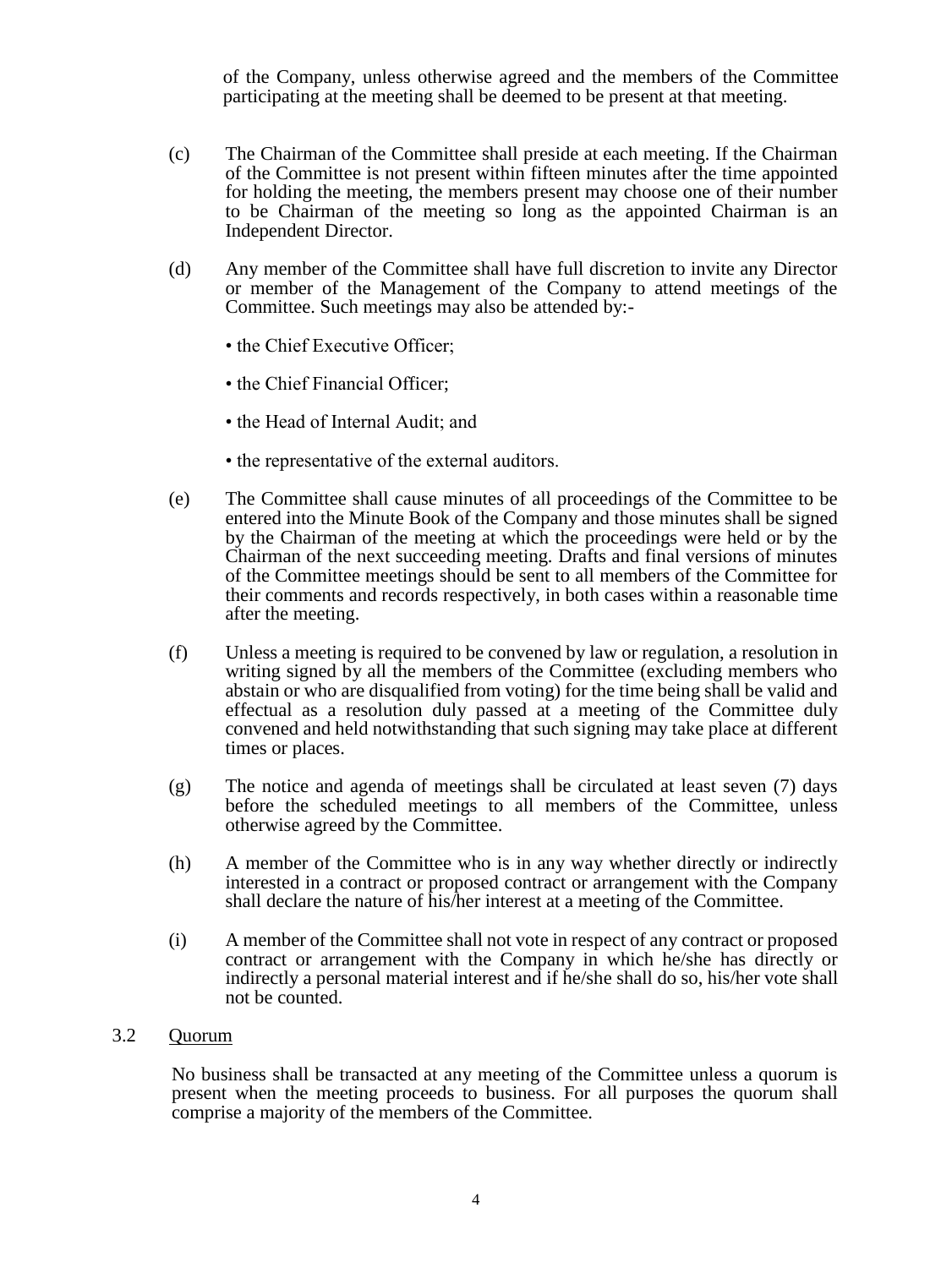# **4. Duties and Responsibilities**

- 4.1 The duties and responsibilities of the Committee shall be as follows:-
	- (a) review the scope and results of audit, its cost effectiveness and the independence and objectivity of the external auditors;
	- (b) review and monitor the independence and objectivity of the external auditors annually;
	- (c) where the auditors also supply a substantial volume of non-audit services to the Company, the Committee shall keep under review the nature and extent of such services, so as to balance the maintenance of objectivity and value for money. For this purpose, auditors shall include any entity that is under common control, ownership or management with the audit firm/corporation or any entity that a reasonable and informed third party having knowledge of all relevant information would reasonably conclude as part of the audit firm/corporation nationally or internationally. The Committee should report to the Board, identifying any matters in respect of which it considers that action or improvement is needed and making recommendations as to the steps to be taken;
	- (d) monitor integrity of financial statements of the Company and the Company's annual report and accounts, half-year report and, if prepared for publication, quarterly reports, any formal announcements, and to review significant financial reporting judgments contained in them. In this regard, in reviewing these reports before submission to the Board, the Committee should focus particularly on:-
		- (i) any changes in accounting policies and practices;
		- (ii) major judgmental areas;
		- (iii) significant adjustments resulting from audit;
		- (iv) the going concern assumptions and any qualifications;
		- (v) compliance with accounting standards; and
		- (vi) compliance with the HKEx Rules and the Listing Manual of Singapore Exchange Securities Trading Limited ("**SGX-ST Listing Manual**") and other legal requirements in relation to financial reporting.

In regard to the above,

- (i) members of the Committee must liaise with the Board and the Management and the Committee must meet, at least twice a year, with the Company's auditors; and
- (ii) the Committee should consider any significant or unusual items that are, or may need to be, reflected in such reports and accounts, it should give due consideration to any matters that have been raised by the Company's staff responsible for the accounting and financial reporting function, compliance officer or auditors;
- (e) review the policy and arrangements by which staff of the Company and any other persons may, in confidence, raise concerns about possible improprieties in matters of financial reporting system, risk management and internal control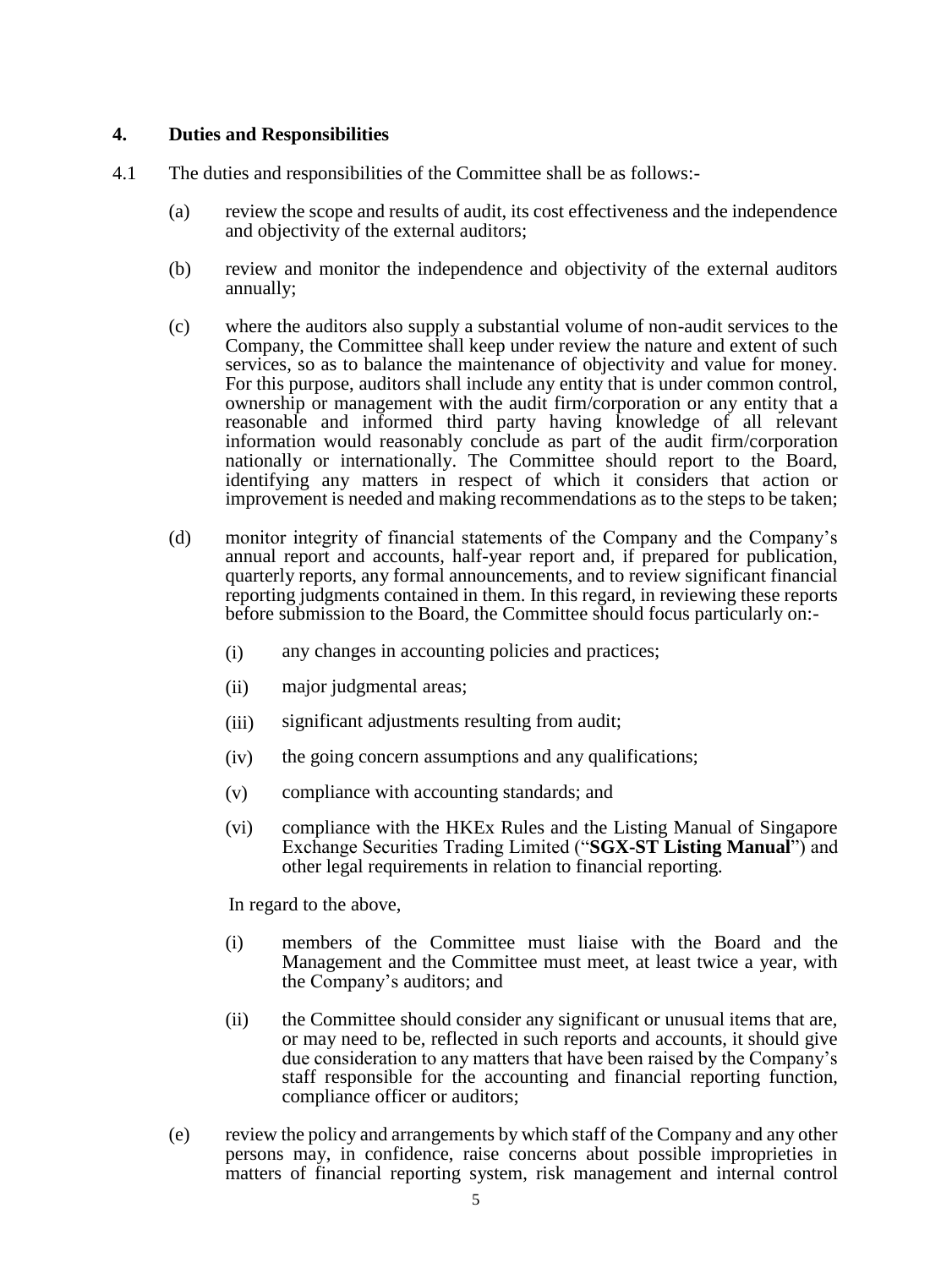systems or other matters, ensuring that arrangements are in place for such concerns to be raised and independently investigated and for appropriate follow up action to be taken;

- (f) meet with the external auditors and internal auditors without the presence of the Company's Management at least once a year;
- (g) review and report to the Board at least annually, the adequacy and effectiveness of the Company's risk management systems and material internal controls including financial, operational, compliance and information technology controls (see Note 2);
- (h) to discuss with the Management the systems of risk management and internal control and ensure that the Management has performed its duty to have effective risk management and internal control systems. This discussion should include the adequacy of resources, staff qualifications and experience, training programmes and budget of the Company's accounting and financial reporting function;
- (i) ensure co-ordination between the internal and external auditors, and ensure that the internal audit function is adequately resourced and has appropriate standing within the Company (see Note 3);
- (j) (where applicable) approve the hiring, removal, evaluation and compensation of the head of the internal audit function, or the accounting/auditing firm or corporation to which the internal audit function is outsourced;
- (k) (where applicable) ensure that the internal audit function is staffed with persons with the relevant qualifications and experience;
- (l) (where applicable) review and monitor the effectiveness of the internal audit function;
- (m) (where applicable) review, at least annually, the adequacy and effectiveness of the internal audit function;
- (n) review the Group's financial and accounting policies and practices;
- (o) review with the external auditors:-
	- the audit plan, including the nature and scope of the audit and reporting obligations before the audit commences;
	- their evaluation of the system of internal accounting controls;
	- their audit report;
	- their management letter and ensure the Management will provide a timely response; and
	- any material queries raised by the auditor to the Management in respect of the accounting records, financial accounts or systems of control and the Management's response;
- (p) ensure co-ordination where more than one audit firm/corporation is involved;
- (q) discuss problems and concerns, if any, arising from the internal and external audits, and any matters which the auditors may wish to discuss (in the absence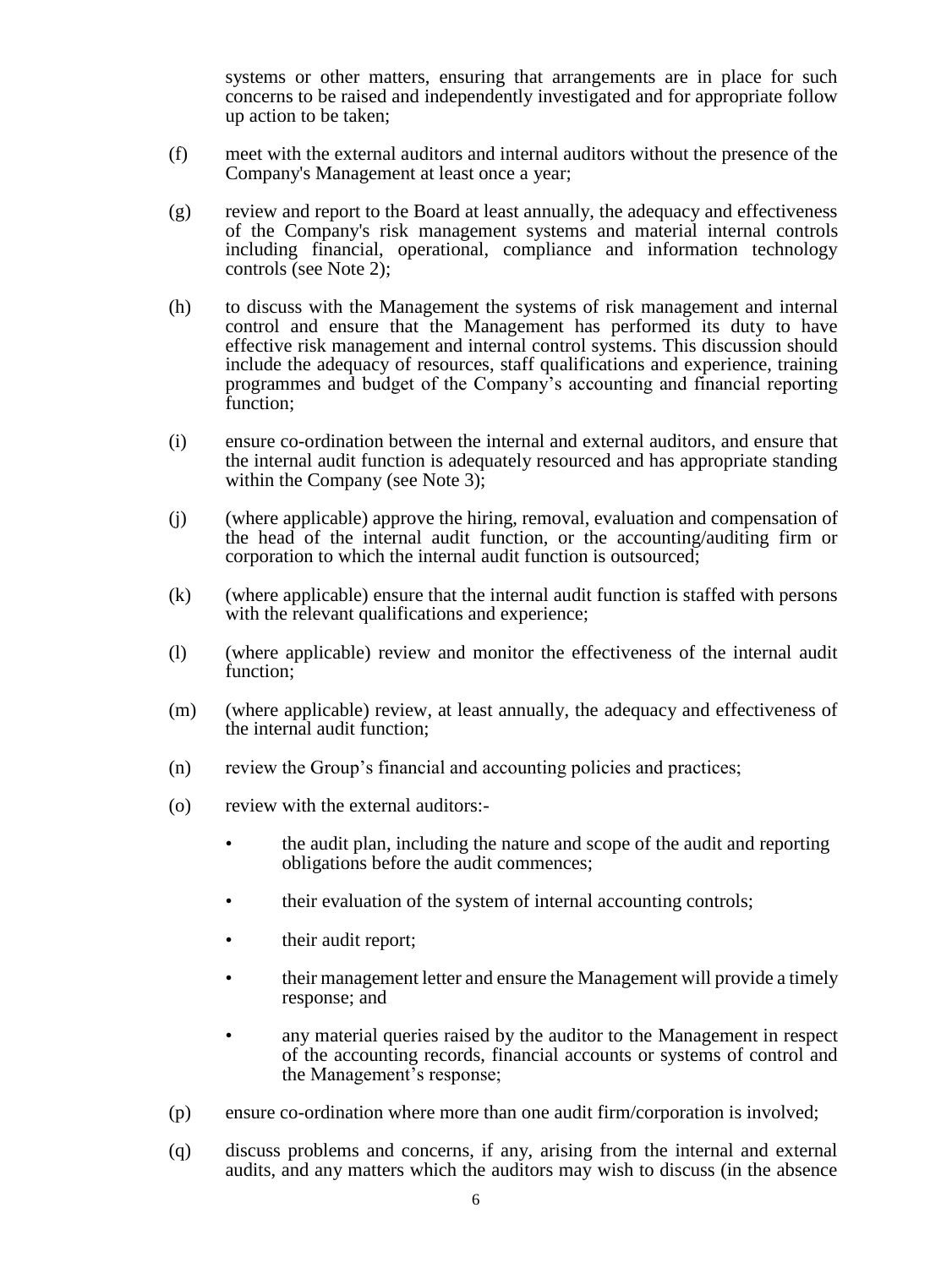of the Management where necessary);

- (r) review the assistance given by the Management to the auditor;
- (s) review the balance sheet and profit and loss accounts of the Company and the consolidated balance sheet and profit and loss accounts, before approval by the Board;
- (t) review and discuss with the external auditors, any suspected fraud or irregularity, or suspected infringement of rules or regulations, which has or is likely to have a material impact on the Company's operating results or financial position, and the Management's response;
- (u) report to the Board its findings from time to time on matters arising and requiring the attention of the Committee;
- (v) undertake such other reviews and projects as may be requested by the Board;
- (w) consider and make recommendations to the Board on the proposals to shareholders of the Company on the appointment/re-appointment of the external auditors, the audit fee, the terms of engagement and matters relating to the resignation or dismissal of the auditors;
- (x) consider any findings of major investigations of risk management and internal control matters as delegated by the Board or on the Committee's own initiative and the Management's response to these findings;
- (y) report to the Board on the matters set out in the section headed "Code Provisions" under code C.3 (Audit Committee) of Appendix 14 to the HKEx Rules;
- (z) disclose the following information in the Company's annual report:
	- names of the members of the Committee;
	- details of the Committee's activities;
	- number of Committee meetings held in that year;
	- the attendance of individual members at such meetings; and
	- Measures taken to keep abreast of changes to the accounting standards and issues that have a direct impact on the financial statements.
- (aa) generally, performing such other functions and duties as may be required by the relevant laws or provisions of the HKEx Rules, the SGX-ST Listing Manual and the Corporate Governance Code ("**Hong Kong CG Code**") as set out in Appendix 14 to the HKEx Rules.
- 4.2 The Committee is also responsible for ensuring that any interested person transaction entered into by the Company is entered into on an arm's length basis and on terms and conditions not more favourable to the interested person than if such transaction was entered into with an unrelated third party so as to ensure that the Company is not disadvantaged by reason of transacting with the interested person rather than a third party (see note 4).

The duties and responsibilities of the Committee in relation to interested person transactions shall be as follows:-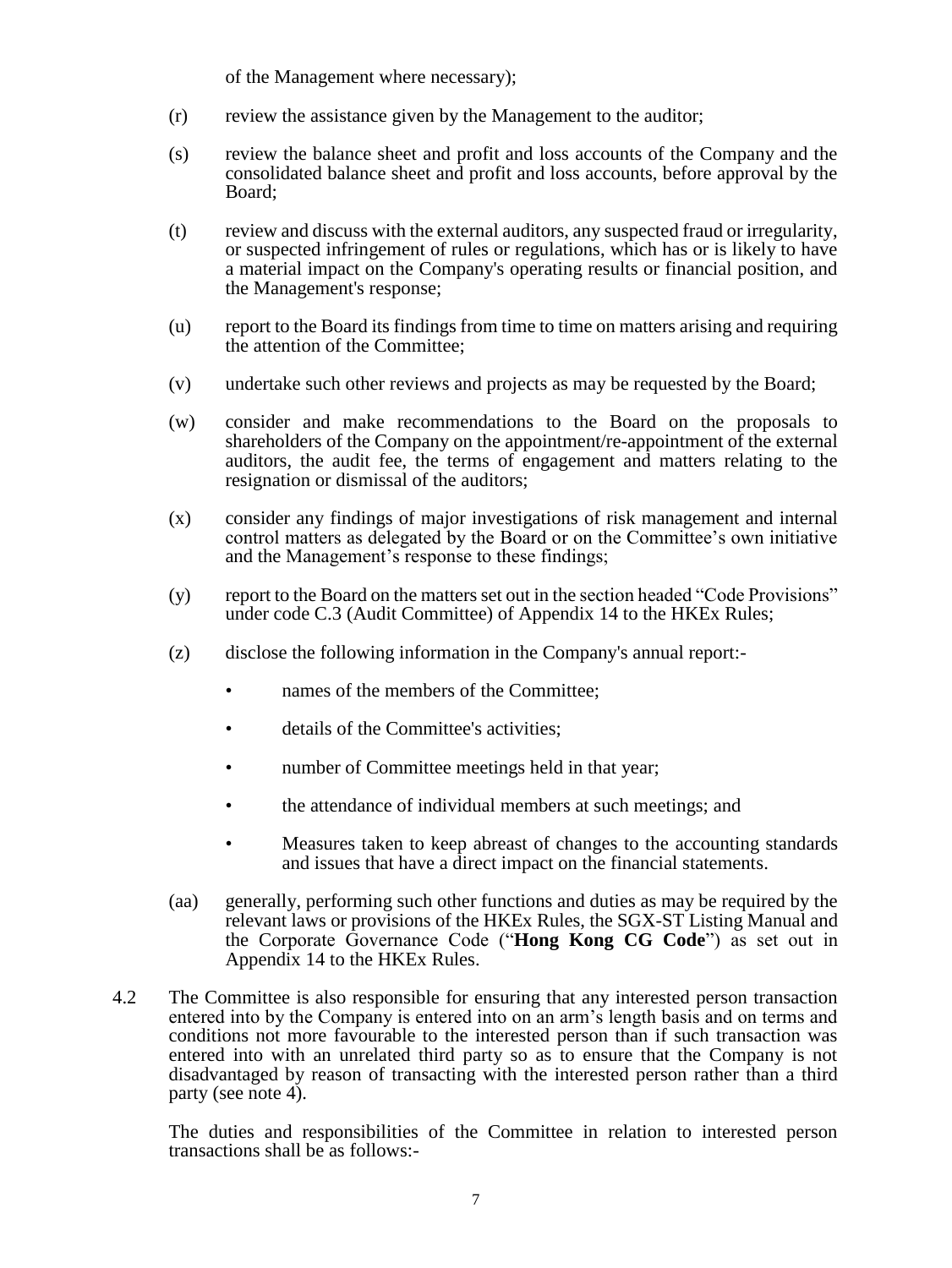- (a) review, at least quarterly, any interested person transactions;
- (b) ensure that all disclosure, approval and other requirements on interested person transactions, including those required by prevailing legislation, the HKEx Rules, the SGX-ST Listing Manual and accounting standards, are complied with;
- (c) review the internal control reports to ascertain that the guidelines and procedures established to monitor interested person transactions have been complied with; and
- (d) review, from time to time, such guidelines and procedures established to monitor interested person transactions to determine if they are adequate and/or commercially practicable in ensuring that transactions between the Company and interested persons are conducted at arm's length and on normal commercial terms.
- 4.3 The responsibilities for implementing risk management are primarily assigned to the Management. The Board is responsible for the overall governance of risk within the Company. The Committee ensures an adequate internal control environment is aligned with the entrepreneurial philosophy of the Company as well as in compliance with the the SGX-ST Listing Manual and the Hong Kong CG Code.

The Committee has the authority to deal with, and where applicable resolve, determine and recommend to the Board, all matters falling within the scope of its purpose and duties as set out herein and all other matters that may be delegated by the Board to the Committee from time to time, including:-

- (a) to recommend principles, policies, processes and control frameworks for the management of risk;
- (b) to recommend any changes to risk appetite, as appropriate;
- (c) to sub-delegate its powers and discretions to the Chief Risk Officer or executives of the Company, with or without power to delegate further;
- (d) to advise the Board and facilitates the risk management and monitoring the risk management processes on an ongoing basis;
- (e) to provide the Board annually, or as required, with an update on the high risks, risk monitoring activities and actions taken;
- (f) to provide the Board with a register of identified risks or updated risks including suggested controls, relevant action plans, the action plan owners and the timeframe on a biennial, or on a periodic basis; and
- (g) to provide the Board with comments on whether it has received assurance from the Chief Executive Officer and the Chief Financial Officer: (a) that the financial records have been properly maintained and the financial statements give a true and fair view of the Company's operations and finances; and (b) regarding the effectiveness of the Company's risk management and internal control systems.

The Committee may appoint the Chief Executive Officer, the Chief Financial Officer, or a Senior Executive to be responsible for: